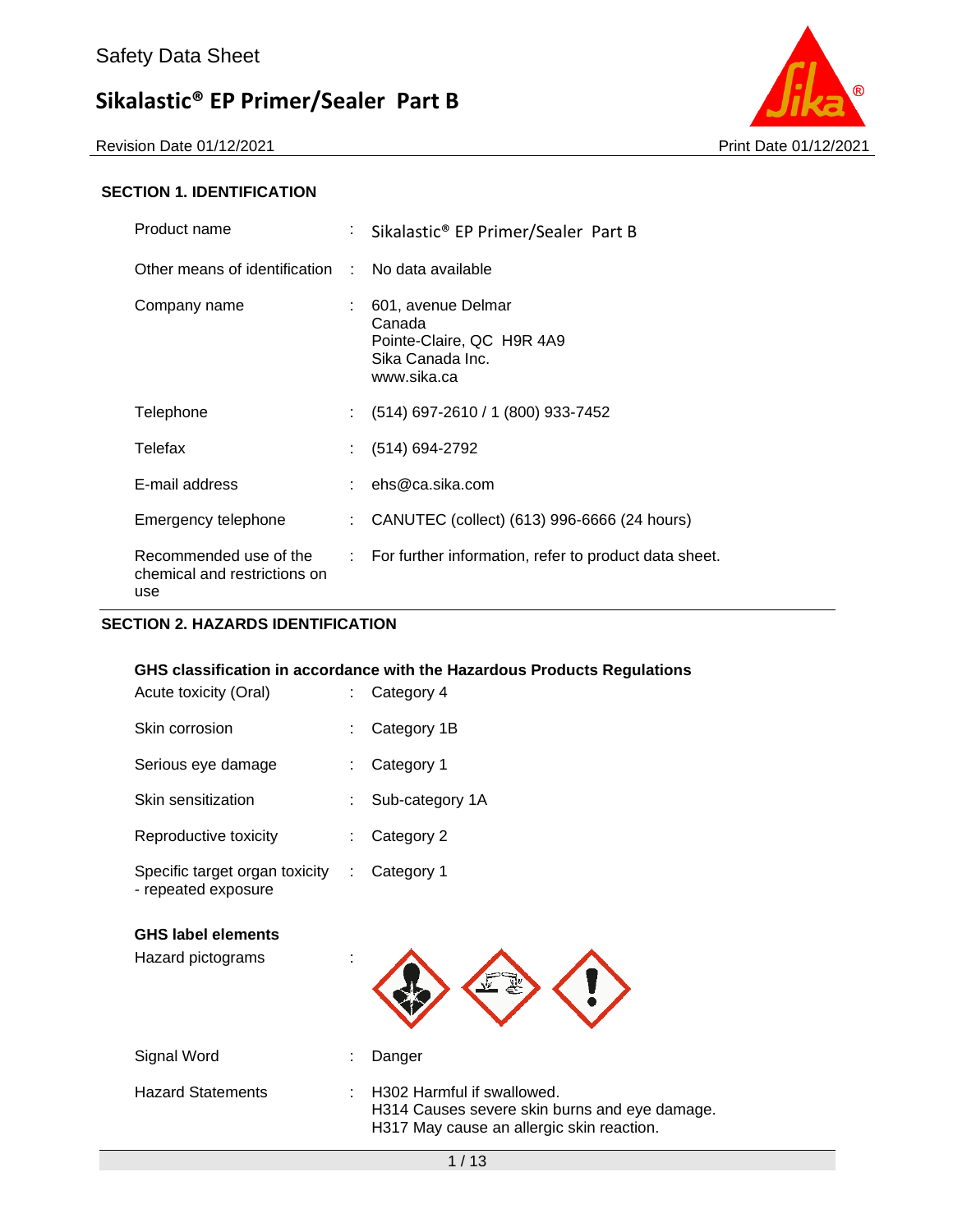Revision Date 01/12/2021 2021 20:00 00:00 00:00 00:00 00:00 00:00 00:00 00:00 00:00 00:00 00:00 00:00 00:00 00



|                                 | H361 Suspected of damaging fertility or the unborn child.<br>H372 Causes damage to organs through prolonged or repeated<br>exposure.                                                                                                                                                                                                                                                                                                                                                                                                                                                                                                                                                                                                                                                                                                                                                                                               |
|---------------------------------|------------------------------------------------------------------------------------------------------------------------------------------------------------------------------------------------------------------------------------------------------------------------------------------------------------------------------------------------------------------------------------------------------------------------------------------------------------------------------------------------------------------------------------------------------------------------------------------------------------------------------------------------------------------------------------------------------------------------------------------------------------------------------------------------------------------------------------------------------------------------------------------------------------------------------------|
| <b>Precautionary Statements</b> | <b>Prevention:</b><br>P201 Obtain special instructions before use.<br>P202 Do not handle until all safety precautions have been read<br>and understood.<br>P260 Do not breathe dust/ fume/ gas/ mist/ vapors/ spray.<br>P264 Wash skin thoroughly after handling.<br>P270 Do not eat, drink or smoke when using this product.<br>P272 Contaminated work clothing should not be allowed out of<br>the workplace.<br>P280 Wear protective gloves/ protective clothing/ eye protection/<br>face protection.                                                                                                                                                                                                                                                                                                                                                                                                                           |
|                                 | <b>Response:</b><br>P301 + P312 + P330 IF SWALLOWED: Call a POISON<br>CENTER/ doctor if you feel unwell. Rinse mouth.<br>P301 + P330 + P331 IF SWALLOWED: Rinse mouth. Do NOT<br>induce vomiting.<br>P303 + P361 + P353 IF ON SKIN (or hair): Take off immediately<br>all contaminated clothing. Rinse skin with water.<br>P304 + P340 + P310 IF INHALED: Remove person to fresh air<br>and keep comfortable for breathing. Immediately call a POISON<br>CENTER/ doctor.<br>P305 + P351 + P338 + P310 IF IN EYES: Rinse cautiously with<br>water for several minutes. Remove contact lenses, if present<br>and easy to do. Continue rinsing. Immediately call a POISON<br>CENTER/ doctor.<br>P308 + P313 IF exposed or concerned: Get medical advice/<br>attention.<br>P333 + P313 If skin irritation or rash occurs: Get medical advice/<br>attention.<br>P362 + P364 Take off contaminated clothing and wash it before<br>reuse. |
|                                 | Storage:<br>P405 Store locked up.                                                                                                                                                                                                                                                                                                                                                                                                                                                                                                                                                                                                                                                                                                                                                                                                                                                                                                  |
|                                 | Disposal:<br>P501 Dispose of contents/ container to an approved waste dis-<br>posal plant.                                                                                                                                                                                                                                                                                                                                                                                                                                                                                                                                                                                                                                                                                                                                                                                                                                         |
| <b>Additional Labeling</b>      | There are no ingredients with unknown acute toxicity used in a mixture at a concentration >= 1%.                                                                                                                                                                                                                                                                                                                                                                                                                                                                                                                                                                                                                                                                                                                                                                                                                                   |
| Other hazards                   |                                                                                                                                                                                                                                                                                                                                                                                                                                                                                                                                                                                                                                                                                                                                                                                                                                                                                                                                    |

None known.

#### **SECTION 3. COMPOSITION/INFORMATION ON INGREDIENTS**

Substance / Mixture : Mixture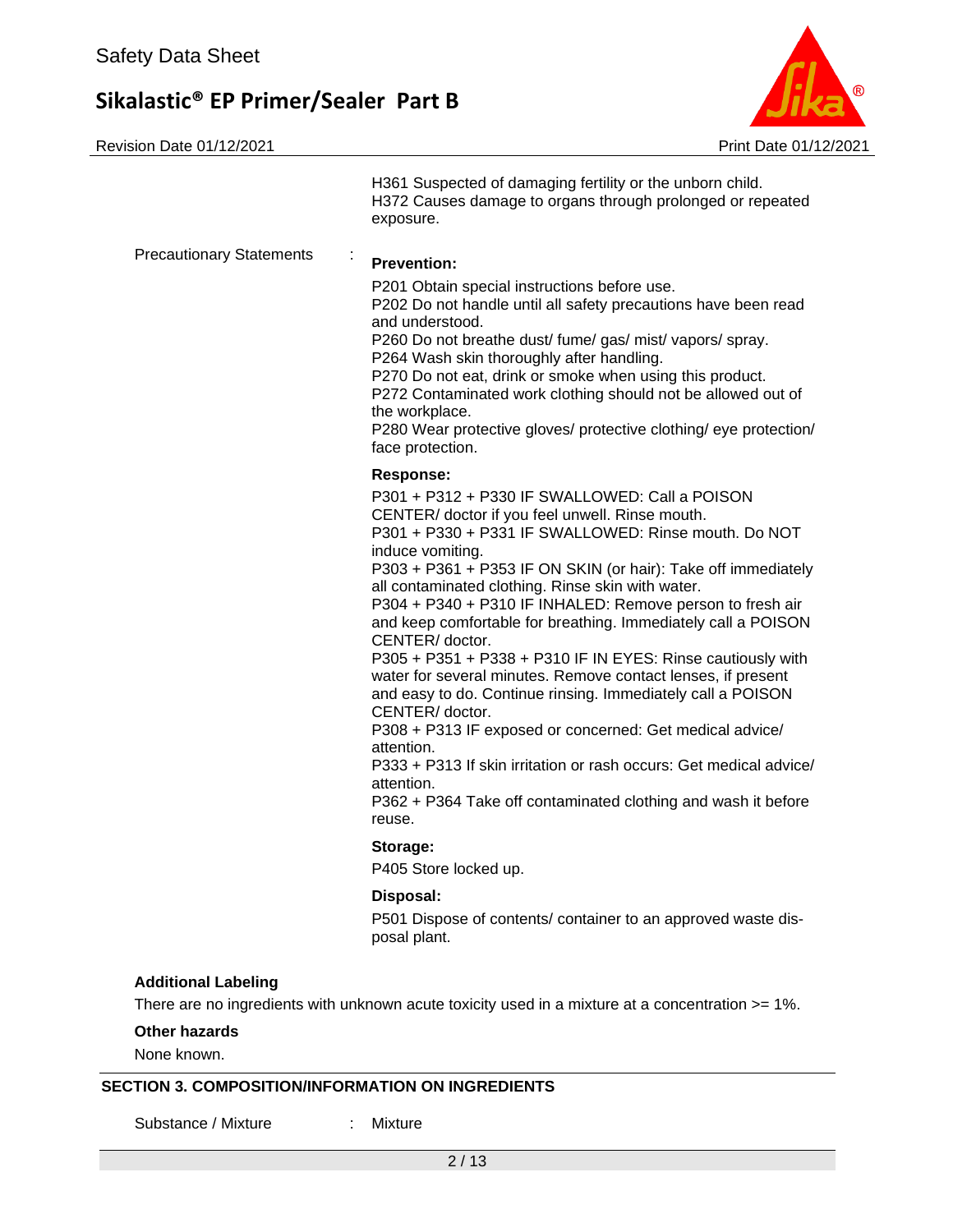

#### **Components**

| Chemical name                                                                                                                   | CAS-No.    | Classification                                                                                                          | Concentra-<br>tion $(% w/w)$ |
|---------------------------------------------------------------------------------------------------------------------------------|------------|-------------------------------------------------------------------------------------------------------------------------|------------------------------|
| Benzyl alcohol                                                                                                                  | 100-51-6   | Acute Tox. 4; H302<br>Acute Tox. 4; H332<br>Eye Irrit. 2A; H319                                                         | $>= 30 - 60$                 |
| Isophoronediamine                                                                                                               | 2855-13-2  | Acute Tox. 4; H302<br>Acute Tox. 4; H312<br>Skin Corr. 1B; H314<br>Eye Dam. 1; H318<br>Skin Sens. 1A; H317              | $>= 10 - < 30$               |
| 2-piperazin-1-ylethylamine                                                                                                      | 140-31-8   | Acute Tox. 3; H311<br>Skin Corr. 1B; H314<br>Eye Dam. 1; H318<br>Skin Sens. 1; H317<br>Repr. 2; H361<br>STOT RE 1; H372 | $>= 5 - < 10$                |
| 4-tert-butylphenol                                                                                                              | 98-54-4    | Skin Irrit. 2; H315<br>Eye Dam. 1; H318<br>Repr. 2; H361                                                                | $>= 5 - < 10$                |
| m-phenylenebis(methylamine)                                                                                                     | 1477-55-0  | Acute Tox. 4; H302<br>Acute Tox. 4; H332<br>Skin Corr. 1B; H314<br>Skin Sens. 1; H317                                   | $>= 1 - 5$                   |
| Phenol, 4,4'-(1-methylethylidene)bis-<br>, polymer with 2-<br>(chloromethyl) oxirane, reaction<br>products with ethylenediamine | 72480-18-3 | Acute Tox. 4; H302<br>Eye Dam. 1; H318<br>Skin Sens. 1; H317                                                            | $>= 1 - 5$                   |

Actual concentration or concentration range is withheld as a trade secret

### **SECTION 4. FIRST AID MEASURES**

| General advice          | Move out of dangerous area.<br>Consult a physician.<br>Show this material safety data sheet to the doctor in attend-<br>ance.                                                                                                                                                                                           |  |  |
|-------------------------|-------------------------------------------------------------------------------------------------------------------------------------------------------------------------------------------------------------------------------------------------------------------------------------------------------------------------|--|--|
| If inhaled              | Move to fresh air.<br>Consult a physician after significant exposure.                                                                                                                                                                                                                                                   |  |  |
| In case of skin contact | : Take off contaminated clothing and shoes immediately.<br>Wash off with soap and plenty of water.<br>Immediate medical treatment is necessary as untreated<br>wounds from corrosion of the skin heal slowly and with difficul-<br>ty.                                                                                  |  |  |
| In case of eye contact  | Small amounts splashed into eyes can cause irreversible tis-<br>sue damage and blindness.<br>In the case of contact with eyes, rinse immediately with plenty<br>of water and seek medical advice.<br>Continue rinsing eyes during transport to hospital.<br>Remove contact lenses.<br>Keep eye wide open while rinsing. |  |  |
| 3/13                    |                                                                                                                                                                                                                                                                                                                         |  |  |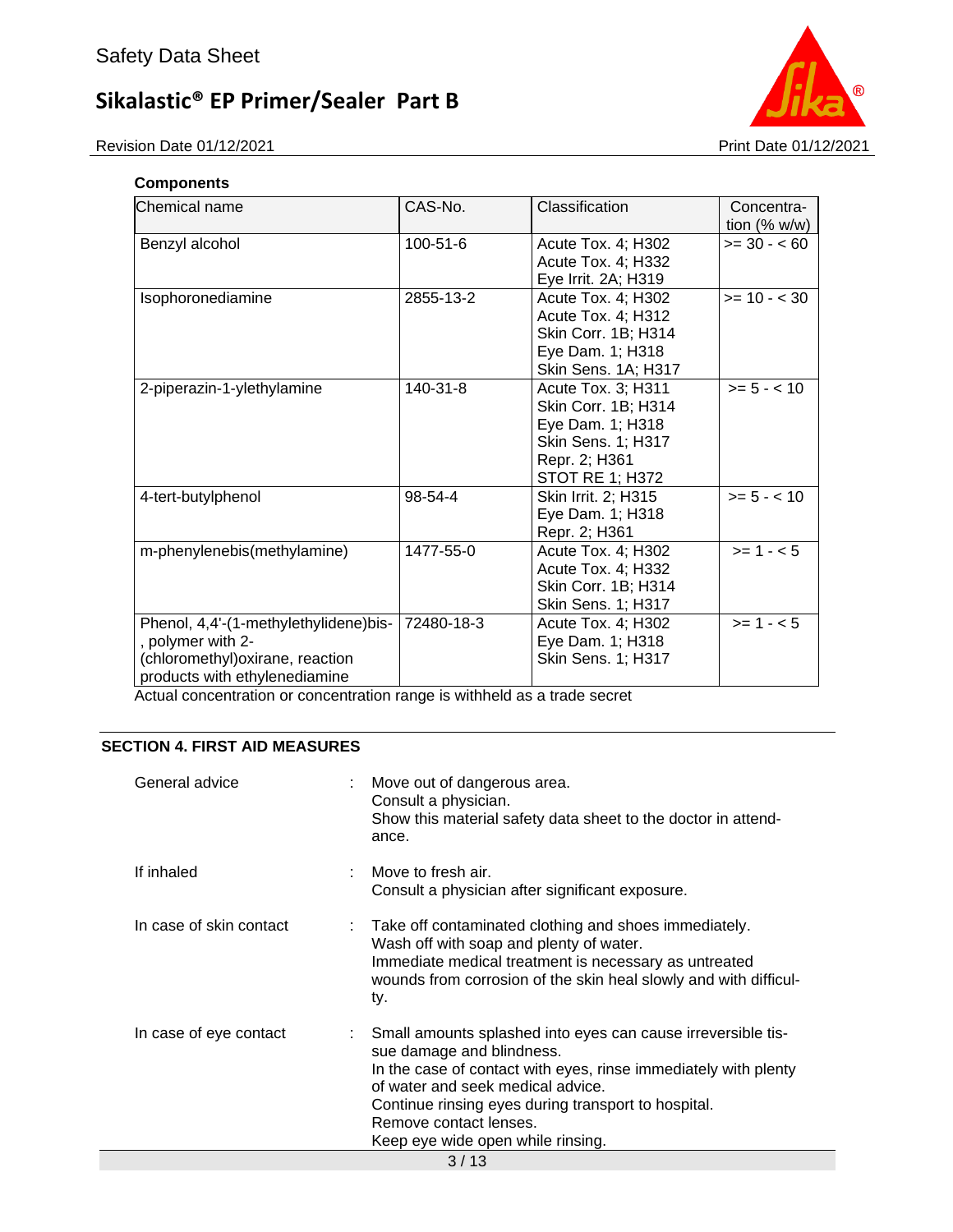Revision Date 01/12/2021 2021 2021



| If swallowed                                                      | : Clean mouth with water and drink afterwards plenty of water.<br>Do not induce vomiting without medical advice.<br>Do not give milk or alcoholic beverages.<br>Never give anything by mouth to an unconscious person.<br>Take victim immediately to hospital.                                                                                                                                        |
|-------------------------------------------------------------------|-------------------------------------------------------------------------------------------------------------------------------------------------------------------------------------------------------------------------------------------------------------------------------------------------------------------------------------------------------------------------------------------------------|
| Most important symptoms<br>and effects, both acute and<br>delayed | : Health injuries may be delayed.<br>corrosive effects<br>sensitizing effects<br>Gastrointestinal discomfort<br>Allergic reactions<br>Dermatitis<br>Harmful if swallowed.<br>May cause an allergic skin reaction.<br>Causes serious eye damage.<br>Suspected of damaging fertility or the unborn child.<br>Causes damage to organs through prolonged or repeated<br>exposure.<br>Causes severe burns. |
| Notes to physician                                                | Treat symptomatically.                                                                                                                                                                                                                                                                                                                                                                                |

#### **SECTION 5. FIRE-FIGHTING MEASURES**

| Suitable extinguishing media                        | ÷  | Use extinguishing measures that are appropriate to local cir-<br>cumstances and the surrounding environment.                                                                                                                  |
|-----------------------------------------------------|----|-------------------------------------------------------------------------------------------------------------------------------------------------------------------------------------------------------------------------------|
| Further information                                 | ÷. | Collect contaminated fire extinguishing water separately. This<br>must not be discharged into drains.<br>Fire residues and contaminated fire extinguishing water must<br>be disposed of in accordance with local regulations. |
| Special protective equipment :<br>for fire-fighters |    | In the event of fire, wear self-contained breathing apparatus.                                                                                                                                                                |

#### **SECTION 6. ACCIDENTAL RELEASE MEASURES**

| Personal precautions, protec- :<br>tive equipment and emer-<br>gency procedures | Use personal protective equipment.<br>Deny access to unprotected persons.                                                                                                                                                                     |
|---------------------------------------------------------------------------------|-----------------------------------------------------------------------------------------------------------------------------------------------------------------------------------------------------------------------------------------------|
| Environmental precautions<br>÷.                                                 | Do not flush into surface water or sanitary sewer system.<br>If the product contaminates rivers and lakes or drains inform<br>respective authorities.<br>Local authorities should be advised if significant spillages<br>cannot be contained. |
| Methods and materials for<br>containment and cleaning up                        | Soak up with inert absorbent material (e.g. sand, silica gel,<br>acid binder, universal binder, sawdust).<br>Keep in suitable, closed containers for disposal.                                                                                |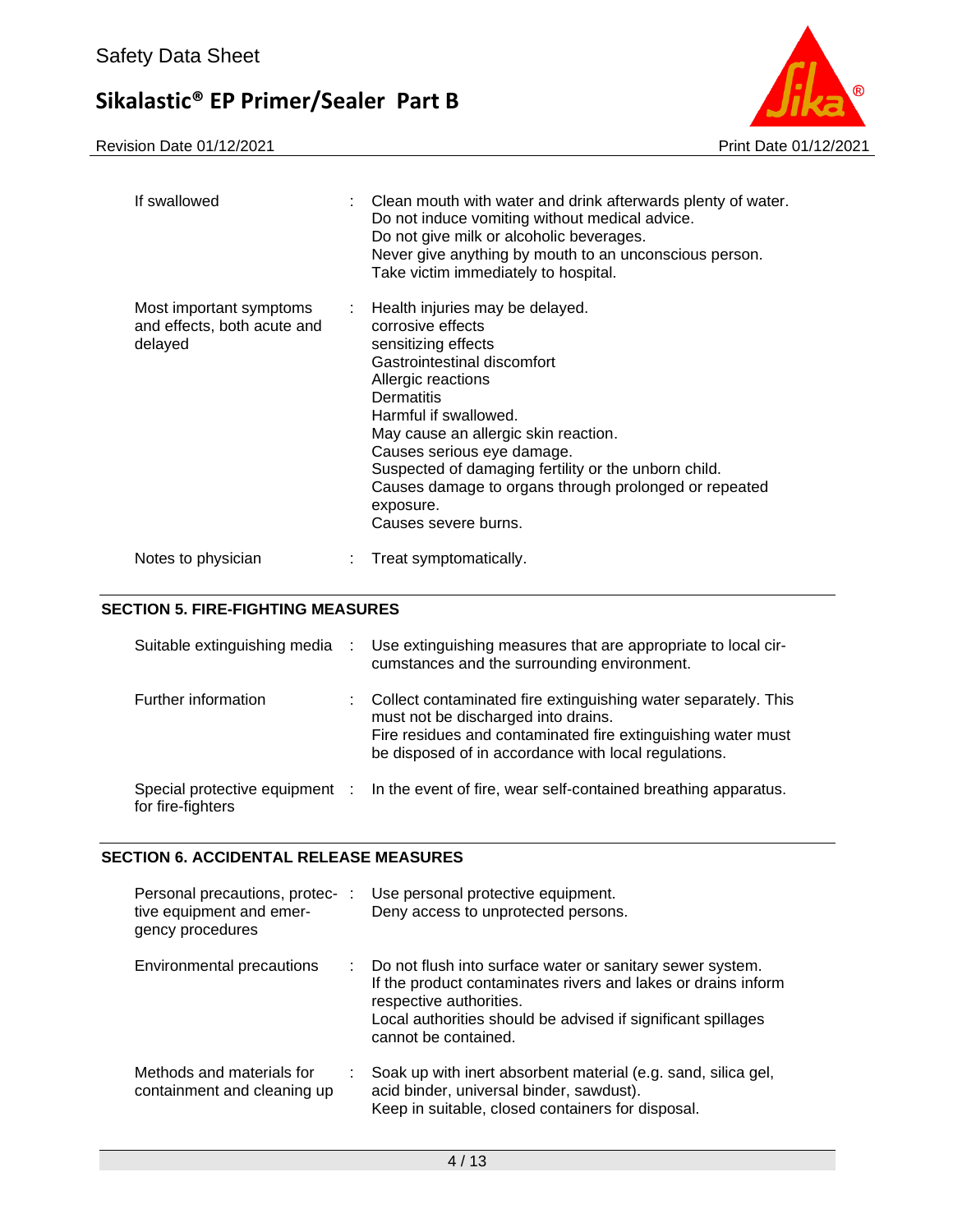Revision Date 01/12/2021 Print Date 01/12/2021



#### **SECTION 7. HANDLING AND STORAGE**

| fire and explosion          |    | Advice on protection against : Normal measures for preventive fire protection.                                                                                                                                                                                                                                                                                                                                                                                                                                                                |
|-----------------------------|----|-----------------------------------------------------------------------------------------------------------------------------------------------------------------------------------------------------------------------------------------------------------------------------------------------------------------------------------------------------------------------------------------------------------------------------------------------------------------------------------------------------------------------------------------------|
| Advice on safe handling     |    | Avoid exceeding the given occupational exposure limits (see<br>section 8).<br>Do not get in eyes, on skin, or on clothing.<br>For personal protection see section 8.<br>Persons with a history of skin sensitization problems or asth-<br>ma, allergies, chronic or recurrent respiratory disease should<br>not be employed in any process in which this mixture is being<br>used.<br>Smoking, eating and drinking should be prohibited in the ap-<br>plication area.<br>Follow standard hygiene measures when handling chemical<br>products. |
| Conditions for safe storage |    | Store in original container.<br>Keep container tightly closed in a dry and well-ventilated<br>place.<br>Containers which are opened must be carefully resealed and<br>kept upright to prevent leakage.<br>Observe label precautions.<br>Store in accordance with local regulations.                                                                                                                                                                                                                                                           |
| Materials to avoid          | ÷. | <b>Explosives</b><br>Oxidizing agents<br>Poisonous gases<br>Dangerous when wet<br>Flammable solids<br>Organic peroxides<br>Poisonous liquids<br>Spontaneously Combustible Substances                                                                                                                                                                                                                                                                                                                                                          |

#### **SECTION 8. EXPOSURE CONTROLS/PERSONAL PROTECTION**

#### **Ingredients with workplace control parameters**

| Components                  | CAS-No.   | Value type<br>(Form of | Control parame-<br>ters / Permissible | <b>Basis</b> |
|-----------------------------|-----------|------------------------|---------------------------------------|--------------|
|                             |           | exposure)              | concentration                         |              |
| m-phenylenebis(methylamine) | 1477-55-0 | (C)                    | $0.1 \text{ mg/m}$ 3                  | CA AB OEL    |
|                             |           |                        | $0.1$ mg/m $3$                        | CA BC OEL    |
|                             |           |                        | $0.1$ mg/m $3$                        | CA QC OEL    |
|                             |           |                        | $0.018$ ppm                           | <b>ACGIH</b> |

**Engineering measures** : Use of adequate ventilation should be sufficient to control worker exposure to airborne contaminants. If the use of this product generates dust, fumes, gas, vapor or mist, use process enclosures, local exhaust ventilation or other engineering controls to keep worker exposure below any recommended or statutory limits.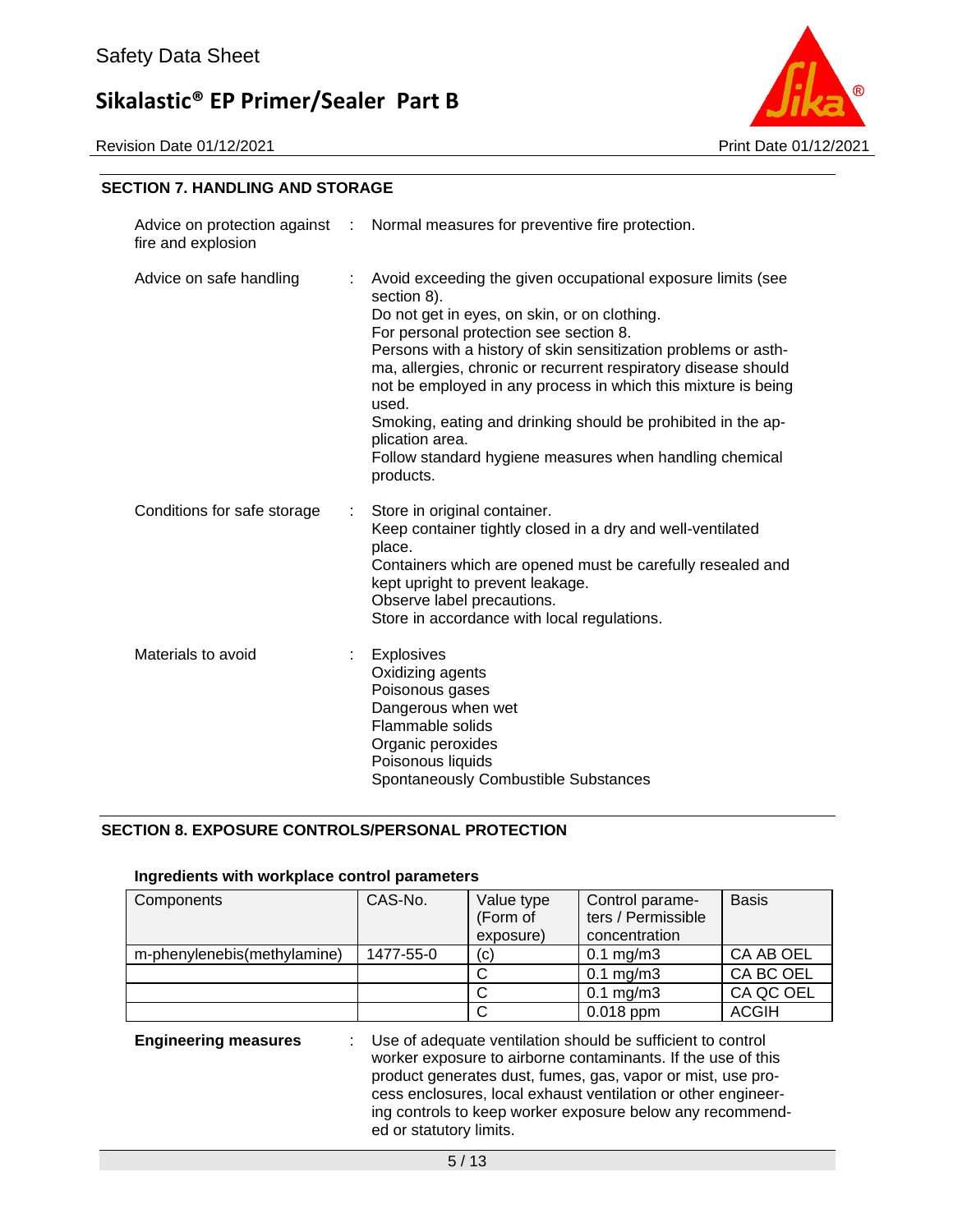

| Personal protective equipment |                                                                                                                                                                                                                                                                                         |  |
|-------------------------------|-----------------------------------------------------------------------------------------------------------------------------------------------------------------------------------------------------------------------------------------------------------------------------------------|--|
| Respiratory protection        | Use a properly fitted NIOSH approved air-purifying or air-fed<br>respirator complying with an approved standard if a risk as-<br>sessment indicates this is necessary.                                                                                                                  |  |
|                               | The filter class for the respirator must be suitable for the max-<br>imum expected contaminant concentration<br>(gas/vapor/aerosol/particulates) that may arise when han-<br>dling the product. If this concentration is exceeded, self-<br>contained breathing apparatus must be used. |  |
| Hand protection               | Chemical-resistant, impervious gloves complying with an<br>approved standard should be worn at all times when handling<br>chemical products if a risk assessment indicates this is nec-<br>essary.                                                                                      |  |
| Eye protection                | Safety eyewear complying with an approved standard should<br>be used when a risk assessment indicates this is necessary.                                                                                                                                                                |  |
| Skin and body protection      | Choose body protection in relation to its type, to the concen-<br>tration and amount of dangerous substances, and to the spe-<br>cific work-place.                                                                                                                                      |  |
| Hygiene measures              | Avoid contact with skin, eyes and clothing.<br>Wash hands before breaks and immediately after handling<br>the product.<br>Remove contaminated clothing and protective equipment<br>before entering eating areas.<br>Wash thoroughly after handling.                                     |  |

### **SECTION 9. PHYSICAL AND CHEMICAL PROPERTIES**

| Appearance                                                  | liquid                                                |
|-------------------------------------------------------------|-------------------------------------------------------|
| Color                                                       | : clear, yellow                                       |
| Odor                                                        | $:$ amine-like                                        |
| Odor Threshold                                              | No data available                                     |
| рH                                                          | Not applicable                                        |
| Melting point/range / Freezing : No data available<br>point |                                                       |
| Boiling point/boiling range                                 | No data available                                     |
| Flash point                                                 | $>$ 93.33 °C ( $>$ 199.99 °F)<br>(Method: closed cup) |
| Evaporation rate                                            | No data available                                     |
| Flammability (solid, gas)                                   | No data available                                     |
|                                                             |                                                       |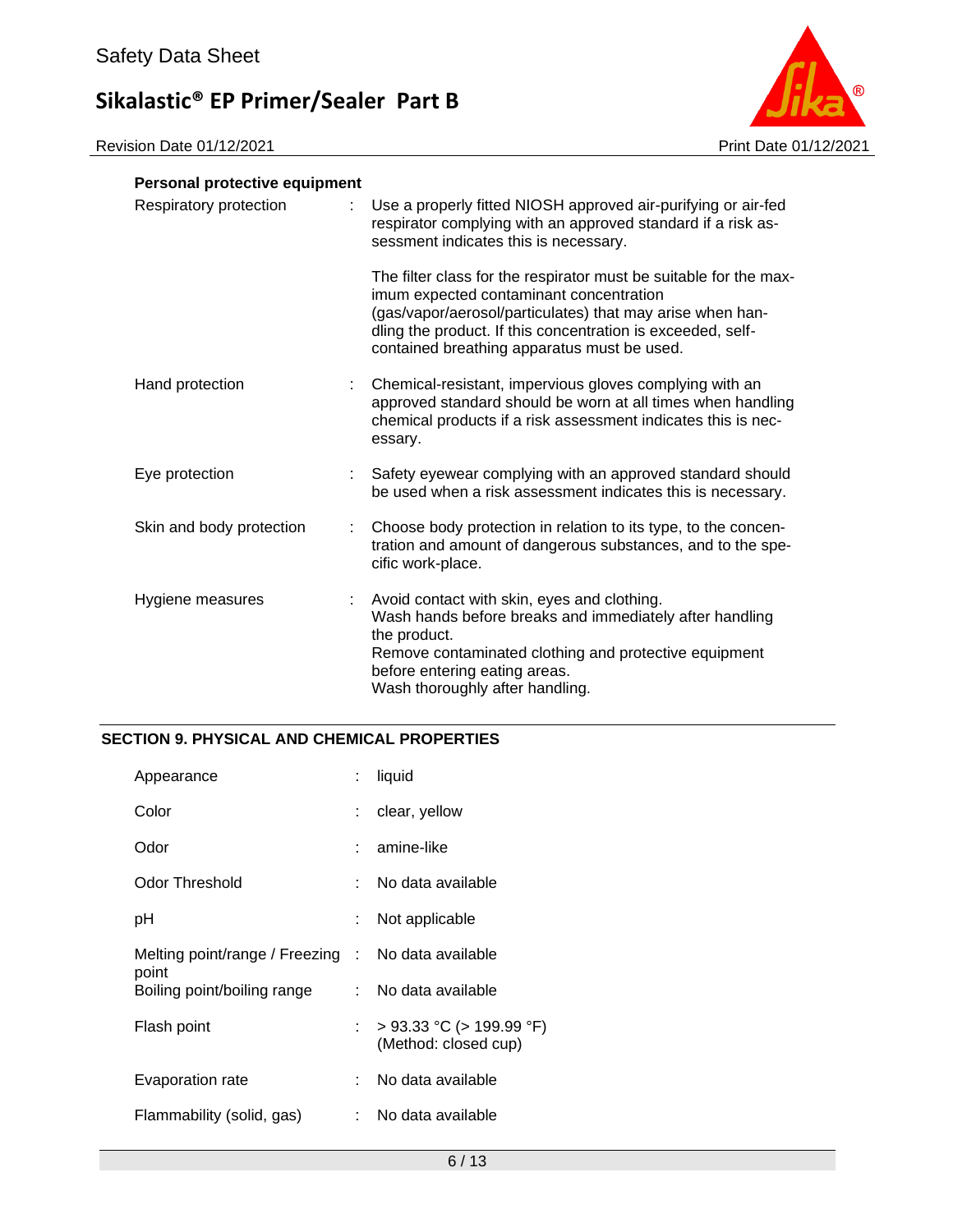Revision Date 01/12/2021 2021



| Upper explosion limit / Upper : No data available<br>flammability limit |    |                                 |
|-------------------------------------------------------------------------|----|---------------------------------|
| Lower explosion limit / Lower : No data available<br>flammability limit |    |                                 |
| Vapor pressure                                                          | ÷  | $0.07$ hpa                      |
| Relative vapor density                                                  |    | No data available               |
| Density                                                                 |    | ca. 1.025 g/cm3 (23 °C (73 °F)) |
| Solubility(ies)<br>Water solubility                                     |    | insoluble                       |
| Solubility in other solvents :                                          |    | No data available               |
| Partition coefficient: n-<br>octanol/water                              |    | No data available               |
| Autoignition temperature                                                | ÷. | No data available               |
| Decomposition temperature                                               |    | : No data available             |
| Viscosity<br>Viscosity, dynamic                                         |    | : No data available             |
| Viscosity, kinematic                                                    |    | $>$ 20.5 mm2/s (40 °C (104 °F)) |
| <b>Explosive properties</b>                                             |    | No data available               |
| Oxidizing properties                                                    | ÷  | No data available               |
| Volatile organic compounds<br>(VOC) content                             | ÷. | 72.05 g/l<br>A+B Combined       |

### **SECTION 10. STABILITY AND REACTIVITY**

| Reactivity                          | ÷. | No dangerous reaction known under conditions of normal use.                   |
|-------------------------------------|----|-------------------------------------------------------------------------------|
| Chemical stability                  | ÷. | The product is chemically stable.                                             |
| tions                               |    | Possibility of hazardous reac- : Stable under recommended storage conditions. |
| Conditions to avoid                 |    | No data available                                                             |
| Incompatible materials              |    | No data available                                                             |
| Hazardous decomposition<br>products |    | No decomposition if stored and applied as directed.                           |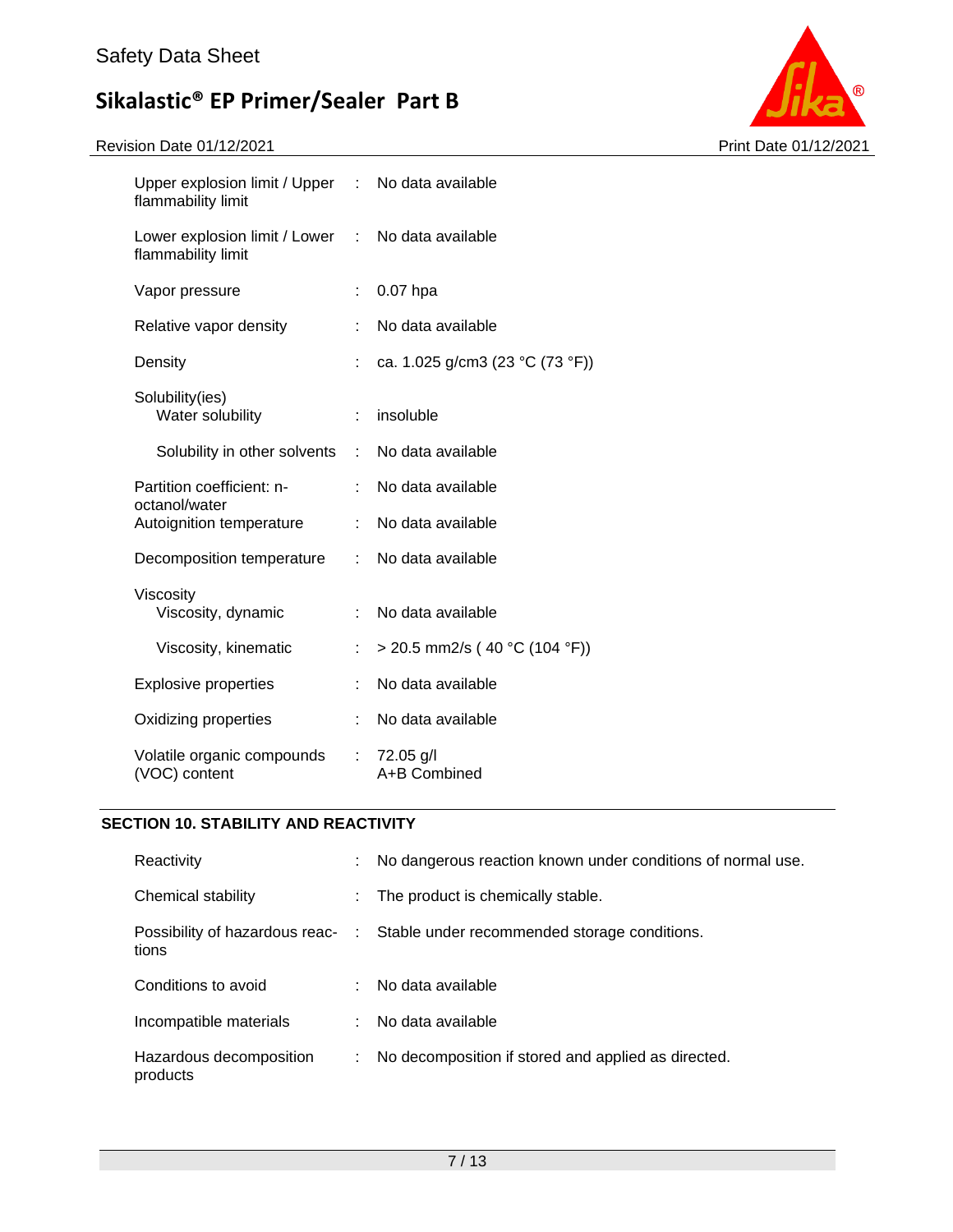

### **SECTION 11. TOXICOLOGICAL INFORMATION**

| <b>Acute toxicity</b><br>Harmful if swallowed.<br><b>Components:</b>               |    |                                                                                                                              |  |  |
|------------------------------------------------------------------------------------|----|------------------------------------------------------------------------------------------------------------------------------|--|--|
| <b>Benzyl alcohol:</b>                                                             |    |                                                                                                                              |  |  |
| Acute oral toxicity                                                                |    | : LD50 Oral (Rat): 1,620 mg/kg                                                                                               |  |  |
| Acute inhalation toxicity                                                          |    | : LC50 (Rat): $> 4.178$ mg/l<br>Exposure time: 4 h<br>Test atmosphere: dust/mist                                             |  |  |
| Isophoronediamine:                                                                 |    |                                                                                                                              |  |  |
| Acute oral toxicity                                                                |    | LD50 Oral (Rat): 1,030 mg/kg                                                                                                 |  |  |
| Acute inhalation toxicity                                                          |    | $LC50$ (Rat): $> 5.01$ mg/l<br>Exposure time: 4 h<br>Test atmosphere: dust/mist                                              |  |  |
| Acute dermal toxicity                                                              |    | : LD50 Dermal (Rabbit): $> 2,000$ mg/kg                                                                                      |  |  |
| 2-piperazin-1-ylethylamine:                                                        |    |                                                                                                                              |  |  |
| Acute oral toxicity                                                                | ÷. | LD50 Oral (Rat): 2,097 mg/kg                                                                                                 |  |  |
| Acute dermal toxicity                                                              | ÷. | LD50 Dermal (Rabbit): ca. 866 mg/kg                                                                                          |  |  |
| m-phenylenebis(methylamine):                                                       |    |                                                                                                                              |  |  |
| Acute oral toxicity                                                                |    | LD50 Oral (Rat): 930 mg/kg                                                                                                   |  |  |
| Acute inhalation toxicity                                                          | ÷. | LC50 (Rat): 1.34 mg/l<br>Exposure time: 4 h<br>Test atmosphere: dust/mist<br>Assessment: Corrosive to the respiratory tract. |  |  |
| Acute dermal toxicity                                                              | ÷. | LD50 Dermal $(Rat):$ > 3,100 mg/kg                                                                                           |  |  |
| <b>Skin corrosion/irritation</b><br>Causes severe burns.                           |    |                                                                                                                              |  |  |
| Serious eye damage/eye irritation<br>Causes serious eye damage.                    |    |                                                                                                                              |  |  |
| Respiratory or skin sensitization                                                  |    |                                                                                                                              |  |  |
| <b>Skin sensitization</b><br>May cause an allergic skin reaction.                  |    |                                                                                                                              |  |  |
| <b>Respiratory sensitization</b><br>Not classified based on available information. |    |                                                                                                                              |  |  |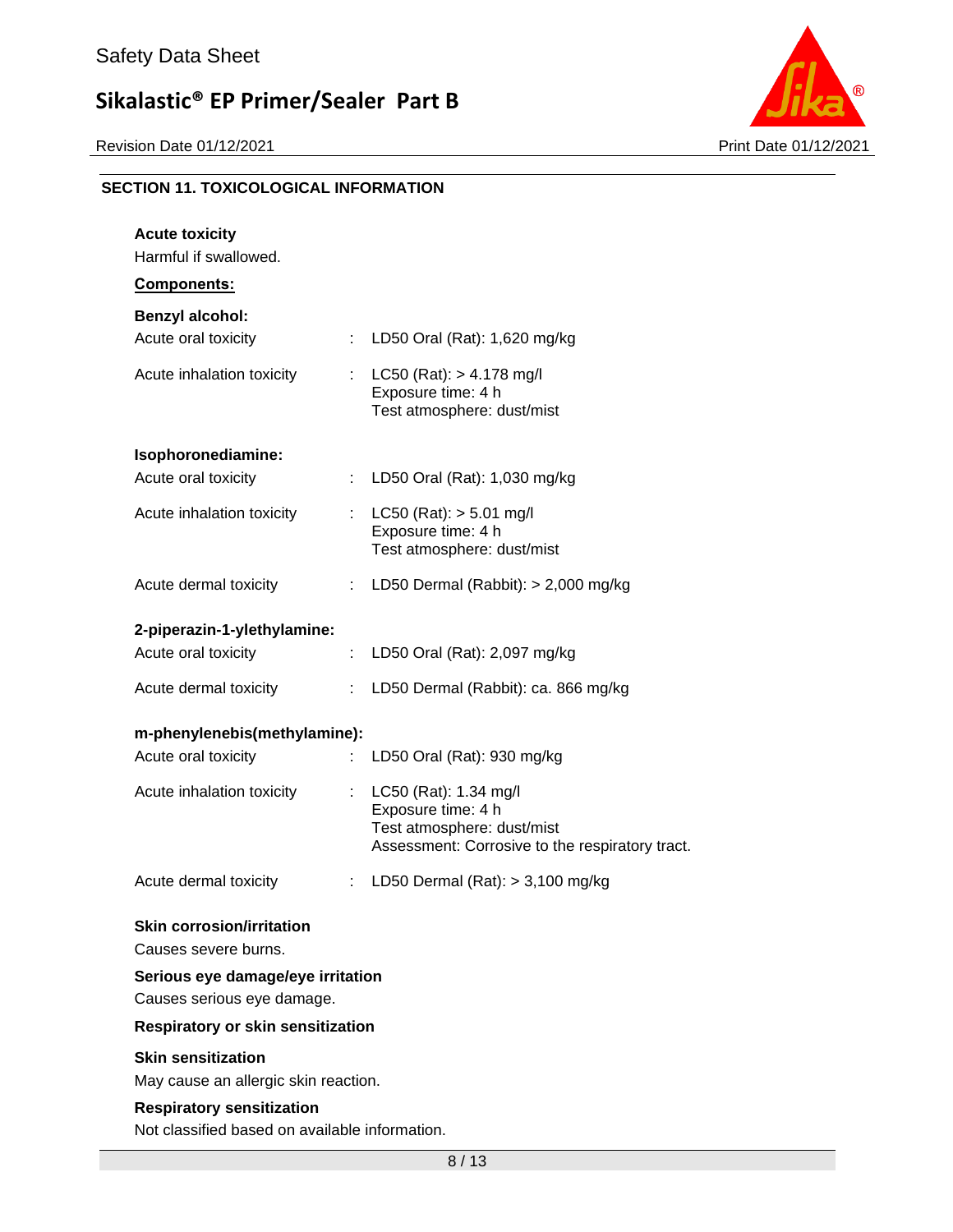



#### **Germ cell mutagenicity**

Not classified based on available information.

#### **Carcinogenicity**

Not classified based on available information. **IARC** Not applicable

**OSHA** Not applicable

**NTP** Not applicable

#### **Reproductive toxicity**

Suspected of damaging fertility or the unborn child.

#### **STOT-single exposure**

Not classified based on available information.

#### **STOT-repeated exposure**

Causes damage to organs through prolonged or repeated exposure. Once sensitized, a severe allergic reaction may occur when subsequently exposed to very low levels.

#### **Aspiration toxicity**

Not classified based on available information.

#### **SECTION 12. ECOLOGICAL INFORMATION**

| <b>Ecotoxicity</b>                  |                           |                                                                                                           |
|-------------------------------------|---------------------------|-----------------------------------------------------------------------------------------------------------|
| Components:                         |                           |                                                                                                           |
| <b>Benzyl alcohol:</b>              |                           |                                                                                                           |
| Toxicity to fish                    | $\mathbb{R}^{\mathbb{Z}}$ | $LC50$ (Fish): $> 100$ mg/l<br>Exposure time: 96 h                                                        |
| aquatic invertebrates               |                           | Toxicity to daphnia and other : EC50 (Daphnia magna (Water flea)): > 100 mg/l<br>Exposure time: 48 h      |
| Isophoronediamine:                  |                           |                                                                                                           |
| Toxicity to algae/aquatic<br>plants |                           | ErC50 (Desmodesmus subspicatus (green algae)): > 10 - 100<br>mg/l                                         |
| 2-piperazin-1-ylethylamine:         |                           |                                                                                                           |
| Toxicity to fish<br>÷               |                           | $LC50$ (Fish): $> 100$ mg/l<br>Exposure time: 96 h                                                        |
| m-phenylenebis(methylamine):        |                           |                                                                                                           |
| Toxicity to fish                    | ÷.                        | LC50 (Oryzias latipes (Japanese medaka)): > 10 - 100 mg/l<br>Exposure time: 96 h                          |
| aquatic invertebrates               |                           | Toxicity to daphnia and other : EC50 (Daphnia magna (Water flea)): > 10 - 100 mg/l<br>Exposure time: 48 h |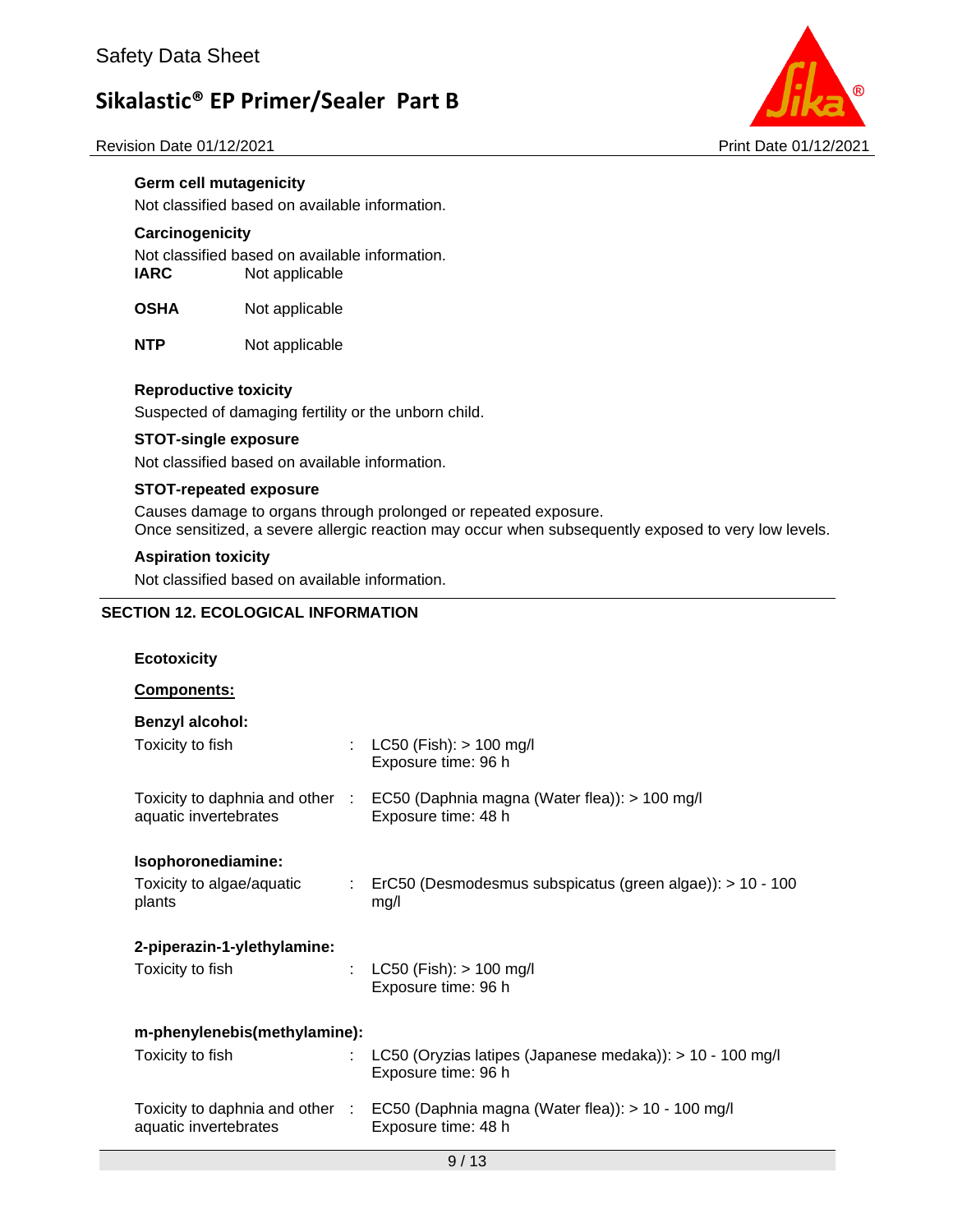Revision Date 01/12/2021 2021 2021

| <b>Persistence and degradability</b>                            |                                                                                                                                                                                                        |
|-----------------------------------------------------------------|--------------------------------------------------------------------------------------------------------------------------------------------------------------------------------------------------------|
| No data available                                               |                                                                                                                                                                                                        |
| <b>Bioaccumulative potential</b><br>No data available           |                                                                                                                                                                                                        |
| <b>Mobility in soil</b><br>No data available                    |                                                                                                                                                                                                        |
| Other adverse effects                                           |                                                                                                                                                                                                        |
| <b>Product:</b><br>Additional ecological infor-<br>÷.<br>mation | Do not empty into drains; dispose of this material and its con-<br>tainer in a safe way.<br>Avoid dispersal of spilled material and runoff and contact with<br>soil, waterways, drains and sewers.     |
|                                                                 | Toxic to aquatic organisms, may cause long-term adverse<br>effects in the aquatic environment.<br>May be harmful to the environment if released in large quanti-<br>ties.<br>Water polluting material. |

#### **SECTION 13. DISPOSAL CONSIDERATIONS**

| <b>Disposal methods</b> |                                                                                                                                                                                                                             |
|-------------------------|-----------------------------------------------------------------------------------------------------------------------------------------------------------------------------------------------------------------------------|
| Waste from residues     | Disposal of this product, solutions and any by-products should<br>at all times comply with the requirements of environmental<br>protection and waste disposal legislation and any regional<br>local authority requirements. |
| Contaminated packaging  | Empty containers should be taken to an approved waste han-<br>dling site for recycling or disposal.                                                                                                                         |

#### **SECTION 14. TRANSPORT INFORMATION**

#### **International Regulations**

| <b>IATA-DGR</b>                               |                                                |
|-----------------------------------------------|------------------------------------------------|
| UN/ID No.                                     | <b>UN 3066</b>                                 |
| Proper shipping name                          | Paint related material<br>(4-tert-butylphenol) |
| Class                                         | 8                                              |
| Packing group                                 | Ш                                              |
| Labels                                        | Corrosive                                      |
| Packing instruction (cargo<br>aircraft)       | 856                                            |
| Packing instruction (passen-<br>ger aircraft) | 852                                            |
| <b>IMDG-Code</b>                              |                                                |
| UN number                                     | UN 3066                                        |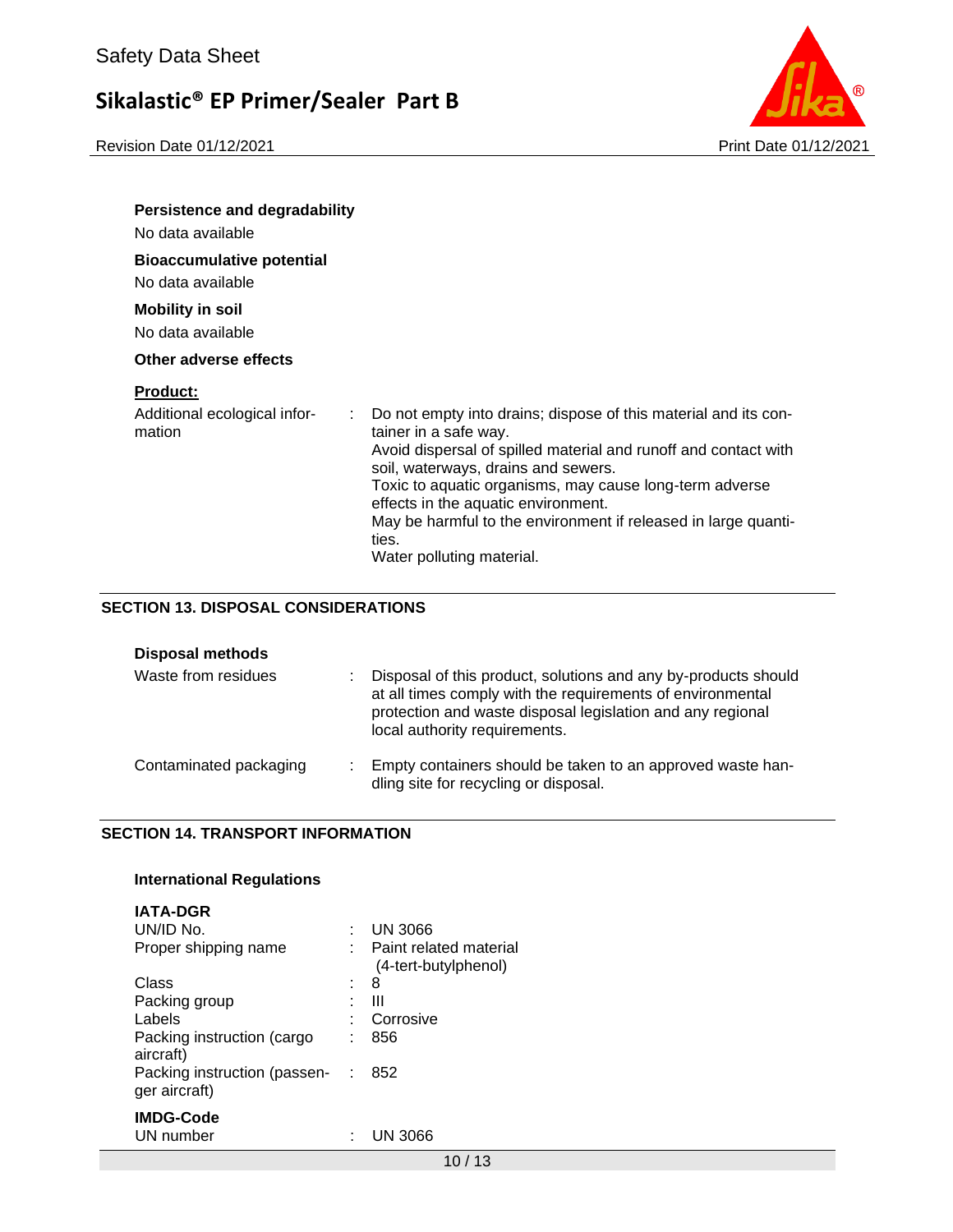



| Proper shipping name |     | $\pm$ PAINT RELATED MATERIAL<br>(4-tert-butylphenol) |
|----------------------|-----|------------------------------------------------------|
| Class                | : 8 |                                                      |
| Packing group        |     | - 111                                                |
| Labels               |     | 8                                                    |
| EmS Code             |     | : F-A. S-B                                           |
| Marine pollutant     |     | yes                                                  |

#### **Transport in bulk according to Annex II of MARPOL 73/78 and the IBC Code**

Not applicable for product as supplied.

#### **Domestic regulation**

| <b>TDG</b>           |   |                          |
|----------------------|---|--------------------------|
| UN number            |   | $:$ UN 3066              |
| Proper shipping name |   | : PAINT RELATED MATERIAL |
| Class                |   | 8                        |
| Packing group        | ٠ | Ш                        |
| Labels               | ÷ | 8                        |
| <b>ERG Code</b>      | ٠ | 153                      |
| Marine pollutant     |   | no                       |
|                      |   |                          |

#### **Special precautions for user**

The transport classification(s) provided herein are for informational purposes only, and solely based upon the properties of the unpackaged material as it is described within this Safety Data Sheet. Transportation classifications may vary by mode of transportation, package sizes, and variations in regional or country regulations.

#### **SECTION 15. REGULATORY INFORMATION**

#### **Canadian lists**

No substances are subject to a Significant New Activity Notification.

#### **SECTION 16. OTHER INFORMATION**

#### **Full text of other abbreviations**

| <b>ACGIH</b><br>CA AB OEL                                      | : USA. ACGIH Threshold Limit Values (TLV)<br>Canada. Alberta, Occupational Health and Safety Code (table<br>$2:$ OEL)                                                             |
|----------------------------------------------------------------|-----------------------------------------------------------------------------------------------------------------------------------------------------------------------------------|
| CA BC OEL<br>CA QC OEL                                         | Canada. British Columbia OEL<br>Québec. Regulation respecting occupational health and safe-<br>ty, Schedule 1, Part 1: Permissible exposure values for air-<br>borne contaminants |
| ACGIH / C<br>CA AB OEL / (c)<br>CA BC OEL / C<br>CA QC OEL / C | Ceiling limit<br>ceiling occupational exposure limit<br>ceiling limit<br>Ceiling                                                                                                  |
| ADR.<br>CAS                                                    | Accord européen relatif au transport international des<br>marchandises Dangereuses par Route<br><b>Chemical Abstracts Service</b>                                                 |
|                                                                | 11/13                                                                                                                                                                             |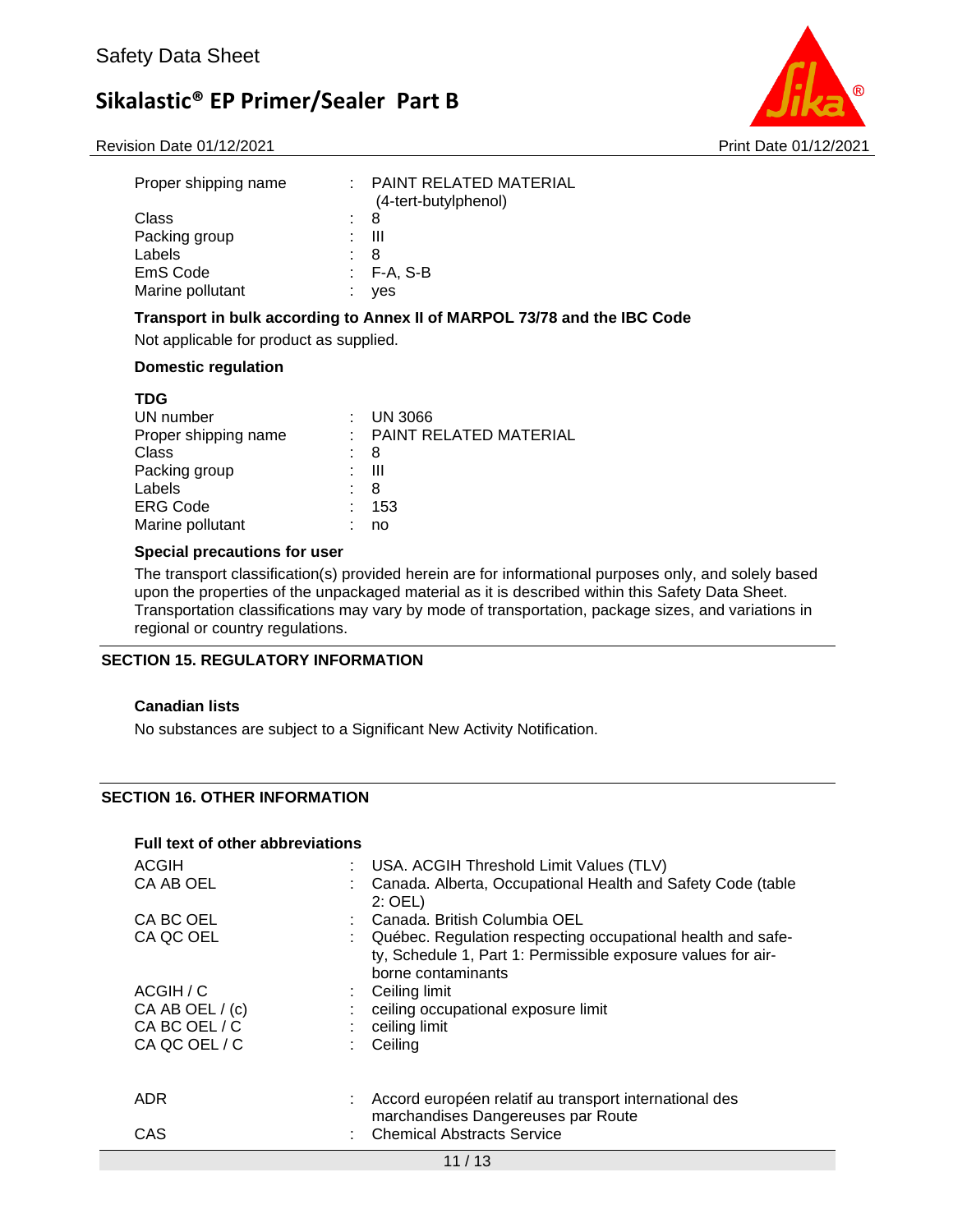Revision Date 01/12/2021 **Print Date 01/12/2021** Print Date 01/12/2021



| <b>DNEL</b><br>EC50<br><b>GHS</b><br><b>IATA</b><br><b>IMDG</b><br>LD50 |    | Derived no-effect level<br>Half maximal effective concentration<br><b>Globally Harmonized System</b><br>International Air Transport Association<br>International Maritime Code for Dangerous Goods<br>Median lethal dosis (the amount of a material, given all at |
|-------------------------------------------------------------------------|----|-------------------------------------------------------------------------------------------------------------------------------------------------------------------------------------------------------------------------------------------------------------------|
|                                                                         |    | once, which causes the death of 50% (one half) of a group of<br>test animals)                                                                                                                                                                                     |
| <b>LC50</b>                                                             | ÷. | Median lethal concentration (concentrations of the chemical in<br>air that kills 50% of the test animals during the observation<br>period)                                                                                                                        |
| <b>MARPOL</b>                                                           |    | : International Convention for the Prevention of Pollution from<br>Ships, 1973 as modified by the Protocol of 1978                                                                                                                                                |
| <b>OEL</b>                                                              |    | : Occupational Exposure Limit                                                                                                                                                                                                                                     |
| <b>PBT</b>                                                              |    | Persistent, bioaccumulative and toxic                                                                                                                                                                                                                             |
| <b>PNEC</b>                                                             |    | Predicted no effect concentration                                                                                                                                                                                                                                 |
| <b>REACH</b>                                                            |    | Regulation (EC) No 1907/2006 of the European Parliament<br>and of the Council of 18 December 2006 concerning the Reg-<br>istration, Evaluation, Authorisation and Restriction of Chemi-<br>cals (REACH), establishing a European Chemicals Agency                 |
| <b>SVHC</b>                                                             |    | : Substances of Very High Concern                                                                                                                                                                                                                                 |
| vPvB                                                                    |    | Very persistent and very bioaccumulative                                                                                                                                                                                                                          |

#### Notice to Reader:

The information contained in this Material Safety Data Sheet applies only to the actual Sika Canada product identified and described herein. This information is not intended to address, nor does it address the use or application of the identified Sika product in combination with any other material, product or process. All of the information set forth herein is based on technical data regarding the identified product that Sika believes to be reliable as of the date hereof. Prior to each use of any Sika product, the user must always read and follow the warnings and instructions on the product's current Product Data Sheet, product label and Material Safety Data Sheet for each Sika product, which are available at web site and/or telephone number listed.

SIKA MAKES NO WARRANTIES EXPRESS OR IMPLIED AND ASSUMES NO LIABILITY ARISING FROM THIS INFORMATION OR ITS USE. SIKA SHALL NOT BE LIABLE UNDER ANY LEGAL THEORY FOR SPECIAL OR CONSEQUENTIAL DAMAGES AND SHALL NOT BE RESPONSIBLE FOR THE USE OF THIS PRODUCT IN A MANNER TO INFRINGE ON ANY PATENT OR ANY OTHER INTELLECTUAL PROPERTY RIGHTS HELD BY OTHERS.

All sales of Sika products are subject to its current terms and conditions of sale available at www.sika.ca or 514-697-2610.

| <b>Revision Date</b><br>Date format | : 01/12/2021<br>: $mm/dd/vvyy$ |
|-------------------------------------|--------------------------------|
| Prepared by                         | : R & D of Sika Canada Inc.    |
| Material number                     | : 184.296                      |